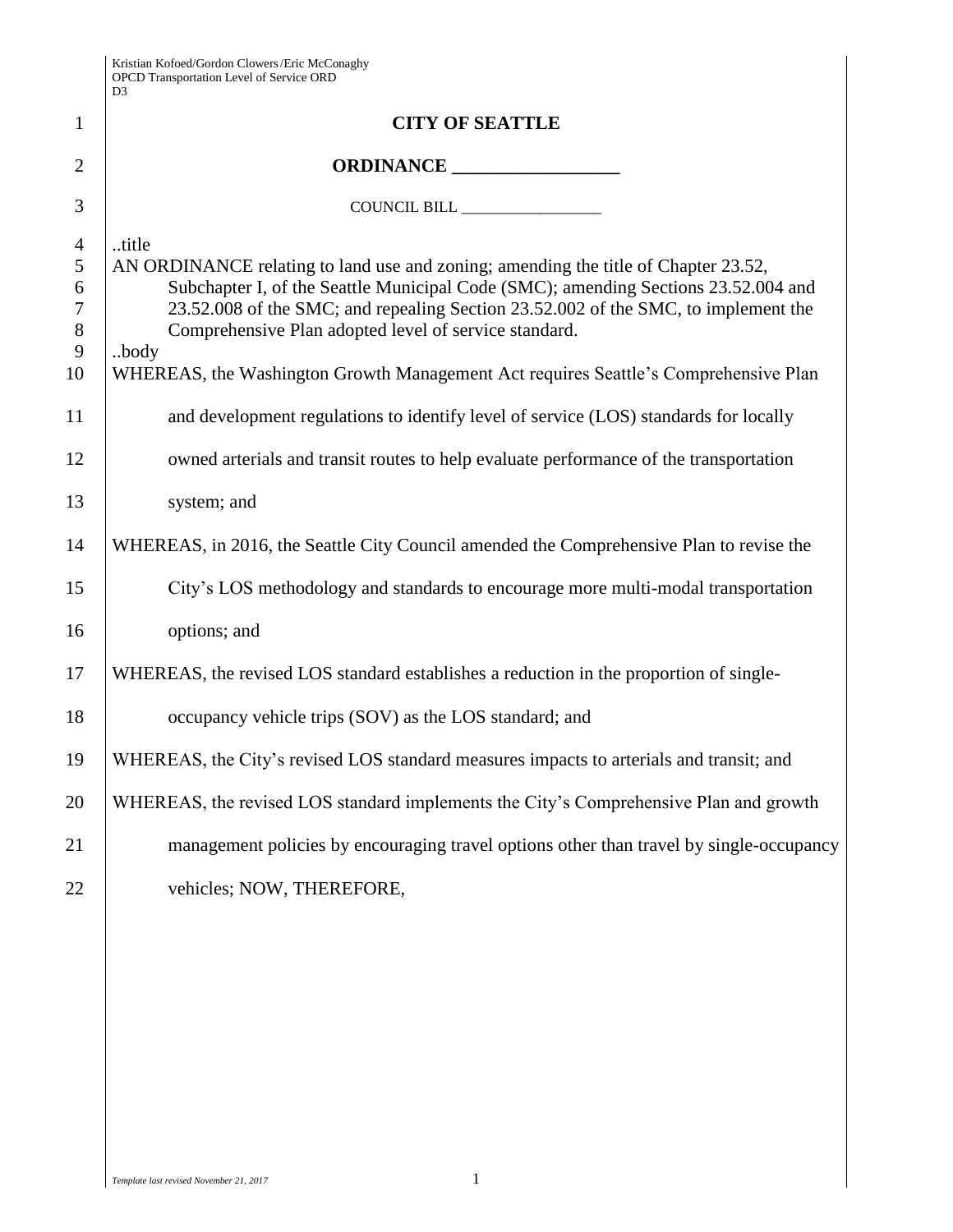| $\mathbf{1}$   | BE IT ORDAINED BY THE CITY OF SEATTLE AS FOLLOWS:                                                  |
|----------------|----------------------------------------------------------------------------------------------------|
| $\overline{c}$ | Section 1. The title of Subchapter I of Chapter 23.52 of the Seattle Municipal Code, last          |
| 3              | amended by Ordinance 124887, is amended as follows:                                                |
| $\overline{4}$ | Subchapter I Transportation ((Concurrency)) Level-of-Service Project Review System                 |
| 5              | * * *                                                                                              |
| 6              | Section 2. Section 23.52.002 of the Seattle Municipal Code, last amended by Ordinance              |
| 7              | $124378$ , is repealed:                                                                            |
| 8              | ((23.52.002 Categorical exemptions                                                                 |
| 9              | Construction of a new structure and/or parking lot, expansion of an existing structure and/or      |
| 10             | parking lot, and/or changes of use that are categorically exempt from SEPA review under            |
| 11             | Chapter 25.05 are exempt from Subchapter I of this Chapter 23.52. Projects that are categorically  |
| 12             | exempt from SEPA review but are otherwise subject to SEPA due to their location within an          |
| 13             | environmentally critical area are exempt from this Chapter 23.52.)                                 |
| 14             | Section 3. Section 23.52.004 of the Seattle Municipal Code, last amended by Ordinance              |
| 15             | 124887, is amended as follows:                                                                     |
| 16             | 23.52.004 Requirement to meet transportation ((eonewrrency)) level-of-service standards            |
| 17             | ((Unless exempt under Section 23.52.002, a proposed use or development must demonstrate that       |
| 18             | the traffic forecasted to be generated by the use or development will not cause the transportation |
| 19             | concurrency level of service (LOS) at an applicable screenline, measured as the volume to-         |
| 20             | eapacity ratio $(v/c)$ , to exceed the LOS standard for that screenline. The $v/c$ methodology is  |
| 21             | adopted by Director's Rule promulgated under the authority of the Director of DPD. Screenlines     |
| 22             | are shown in Map A for 23.52.004. LOS standards for those screenlines are shown in Table A for     |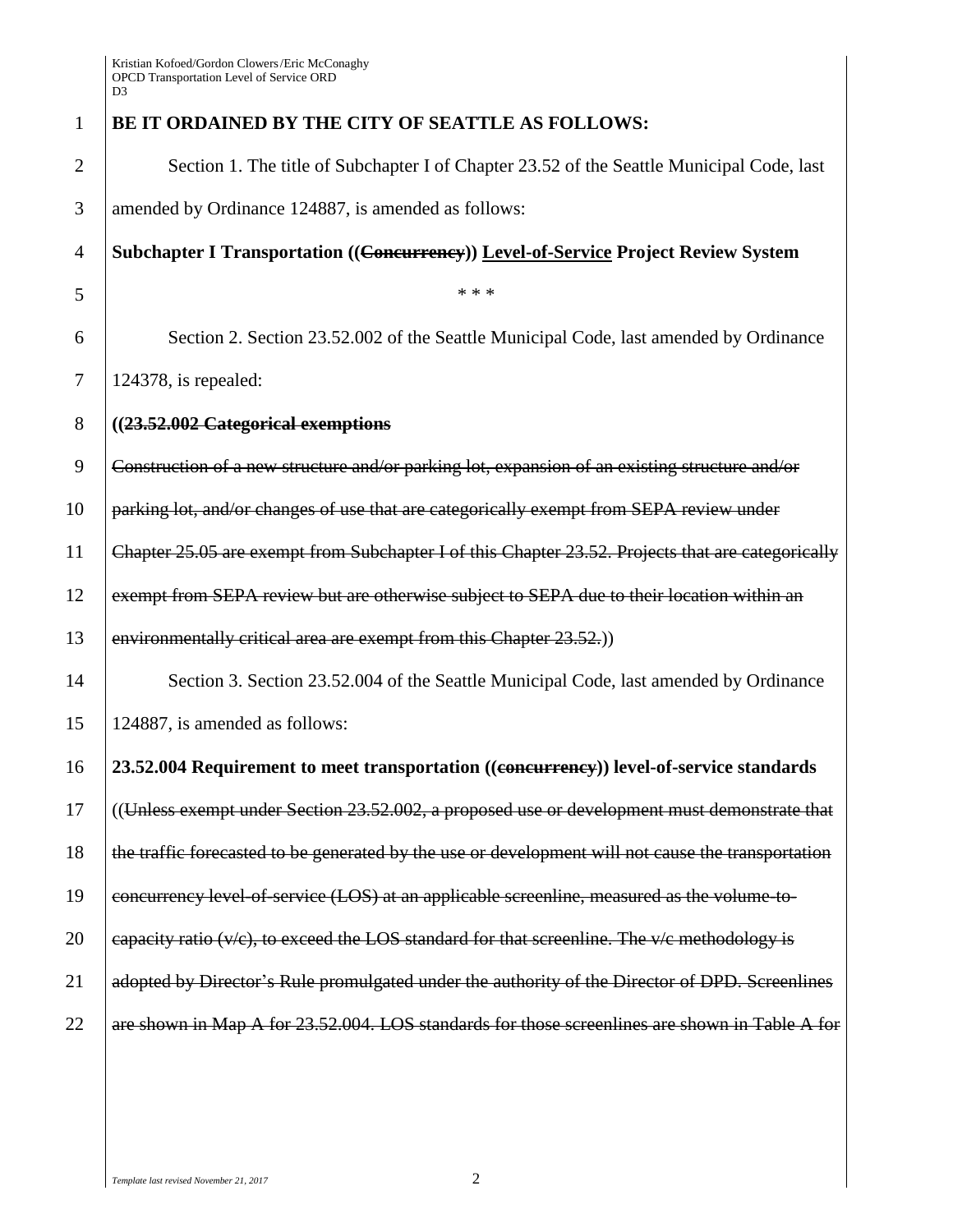| $\mathbf{1}$   | 23.52.004. "Applicable screenlines" means up to four of the screenlines shown in Map A for    |
|----------------|-----------------------------------------------------------------------------------------------|
| $\overline{2}$ | 23.52.004 as specified for a particular proposed use or development by the Director.)         |
| 3              | Applicability of this Subchapter I. Development that meets the following<br>А.                |
| $\overline{4}$ | thresholds must contribute to achieving the percentage reduction targets shown on Map A for   |
| 5              | 23.52.004, which includes options for reducing the single-occupancy vehicle (SOV) trips       |
| 6              | associated with the development:                                                              |
| 7              | Proposed development in excess of any of the following: 30 dwelling                           |
| 8              | units, 30 sleeping rooms, or 4,000 square feet of gross floor area in new nonresidential uses |
| 9              | except for proposed development as provided in subsection 23.52.004.A.2;                      |
| 10             | Proposed development located in IG1 or IG2 zones and having more than<br>2.                   |
| 11             | 30,000 square feet of gross floor area in uses categorized as agricultural, high impact,      |
| 12             | manufacturing, storage, transportation facilities, or utility uses.                           |
|                |                                                                                               |
|                |                                                                                               |
|                |                                                                                               |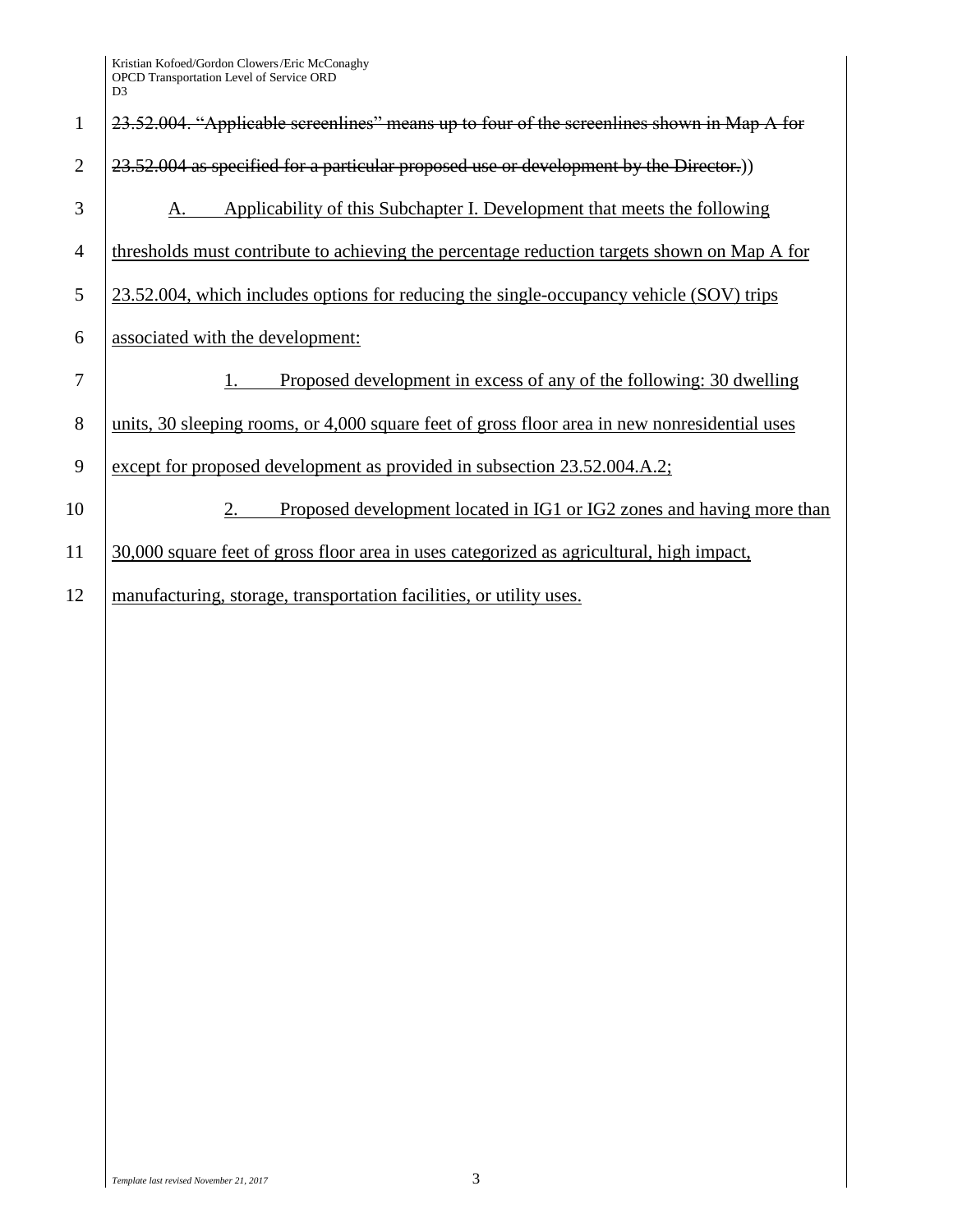# 1 **((Map A for 23.52.004**

## 2 **Transportation Level-of-Service (LOS) Screenlines))**



3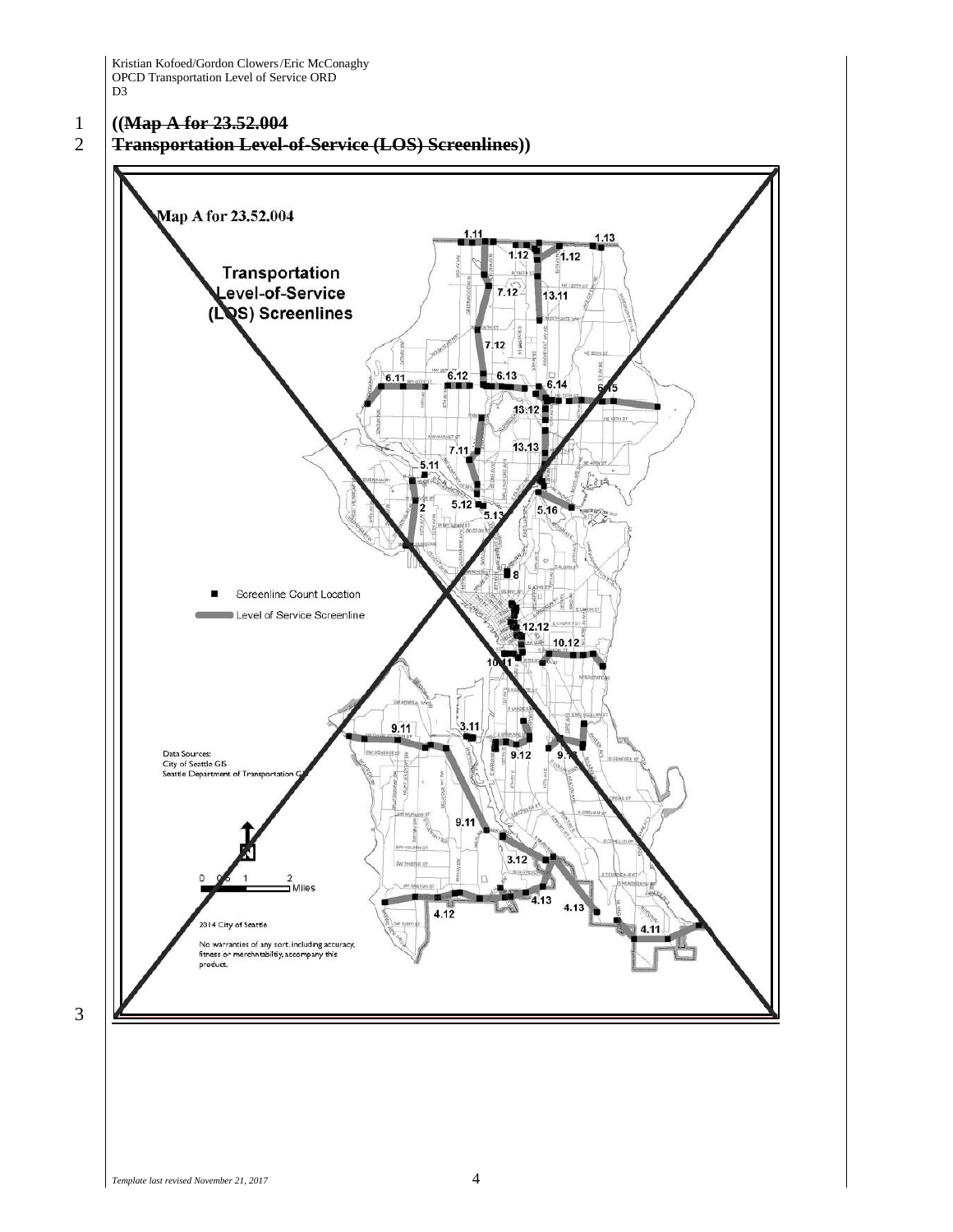## 1 **Map A for 23.52.004: 2035 SOV Mode Share Targets by Geographic Sector**



2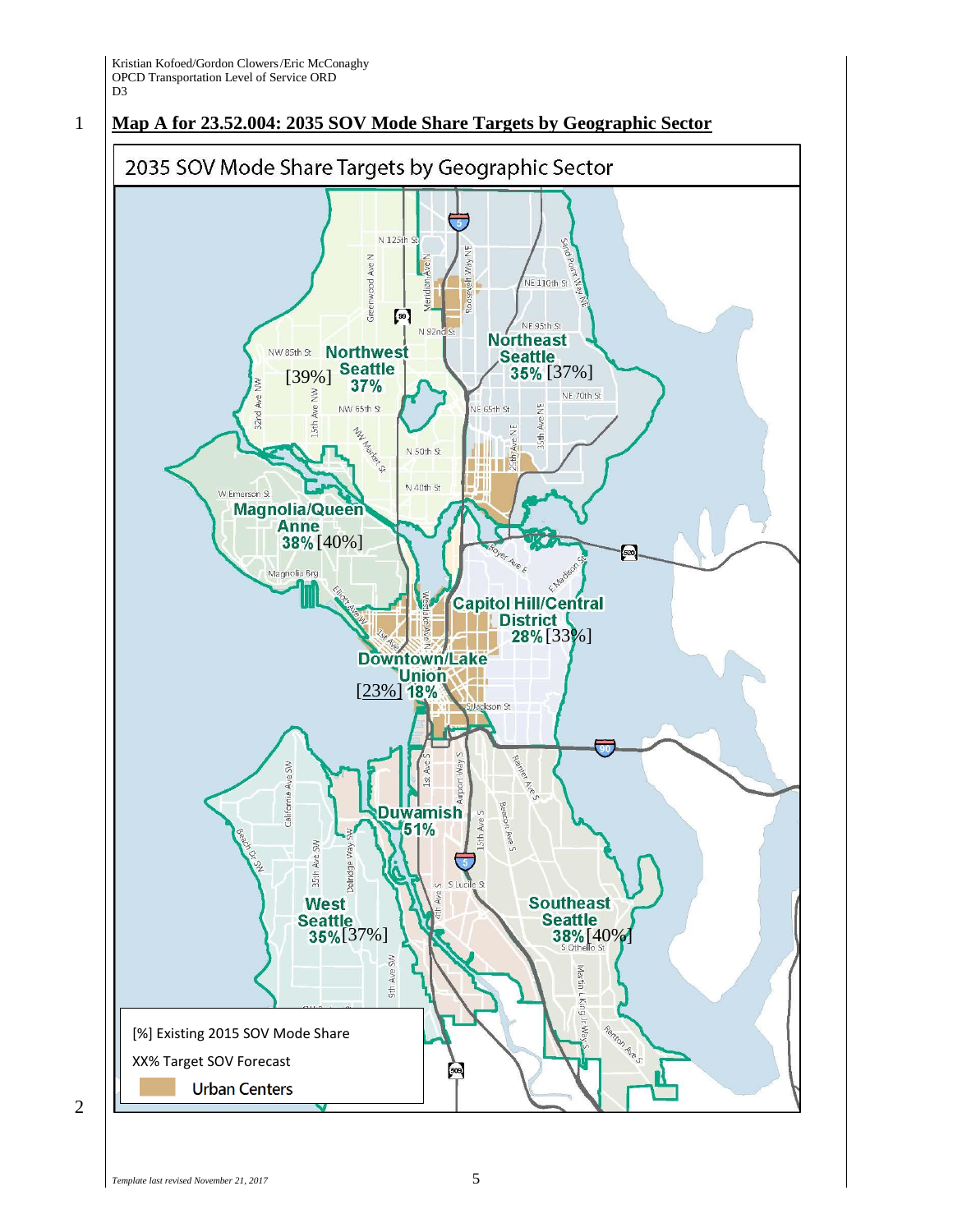## **((Table A for 23.52.004 Transportation Level-of-Service (LOS) Standards**

| <b>Screenline</b><br><b>Number</b> | <b>Screenline Location</b> | <b>Span of Streets</b>  |                          | <b>Direction LOS Standard</b> |
|------------------------------------|----------------------------|-------------------------|--------------------------|-------------------------------|
| 1.11                               | North City Limit           | 3rd Ave. NW to          | $\overline{AB}$          | 4.20                          |
|                                    |                            | Aurora Ave. N           | SB                       |                               |
| 1.12                               | North City Limit           | Meridian Ave. N to      | $\overline{AB}$          | 1.20                          |
|                                    |                            | 15th Ave. NE            | SB                       |                               |
| 1.13                               | North City Limit           | 30th Ave. NE to         | $\overline{\text{AB}}$   | 4.20                          |
|                                    |                            | Lake City Way NE        | SB                       |                               |
| $\overline{2}$                     | Magnolia                   |                         | $E$ B                    | 4.00                          |
|                                    |                            |                         | <b>WB</b>                |                               |
| 3.11                               | Duwamish River             | West Seattle Fwy.       | E B                      | 4.20                          |
|                                    |                            | and Spokane St.         | <b>WB</b>                |                               |
| 3.12                               | Duwamish River             | 1st Ave, S and          | $\overline{AB}$          | 4.20                          |
|                                    |                            | 16th Ave. S             | SB                       |                               |
| 4.11                               | South City Limit           | M.L. King Jr. Way       | $\overline{\text{AB}}$   | 4.00                          |
|                                    |                            | to Rainier Ave. S       | SB                       |                               |
| 4.12                               | South City Limit           | Marine Dr. SW to        | $\overline{\text{AB}}$   | 4.00                          |
|                                    |                            | Meyers Way S            | SB                       |                               |
| 4.13                               | South City Limit           | SR 99 to                | $\overline{\text{AB}}$   | 4.00                          |
|                                    |                            | <b>Airport Way S</b>    | SB                       |                               |
| 5.11                               | <b>Ship Canal</b>          | <b>Ballard Bridge</b>   | $\overline{AB}$          | 1.20                          |
|                                    |                            |                         | SB                       |                               |
| 5.12                               | Ship Canal                 | Fremont Bridge          | $\overline{AB}$          | 4.20                          |
|                                    |                            |                         | SB                       |                               |
| 5.13                               | <b>Ship Canal</b>          | Aurora Ave. N           | $\overline{\mathbf{AB}}$ | 1.20                          |
|                                    |                            |                         | SB                       |                               |
| 5.16                               | Ship Canal                 | University and          | NB                       | 1.20                          |
|                                    |                            | <b>Montlake Bridges</b> | SB                       |                               |
| 6.11                               | South of NW 80th St.       | Seaview Ave. NW         | NB                       | 4.00                          |
|                                    |                            | to 15th Ave. NW         | SB                       |                               |
| 6.12                               | South of N(W) 80th St.     | 8th Ave. NW to          | NB                       | 4.00                          |
|                                    |                            | Greenwood Ave. N        | SB                       |                               |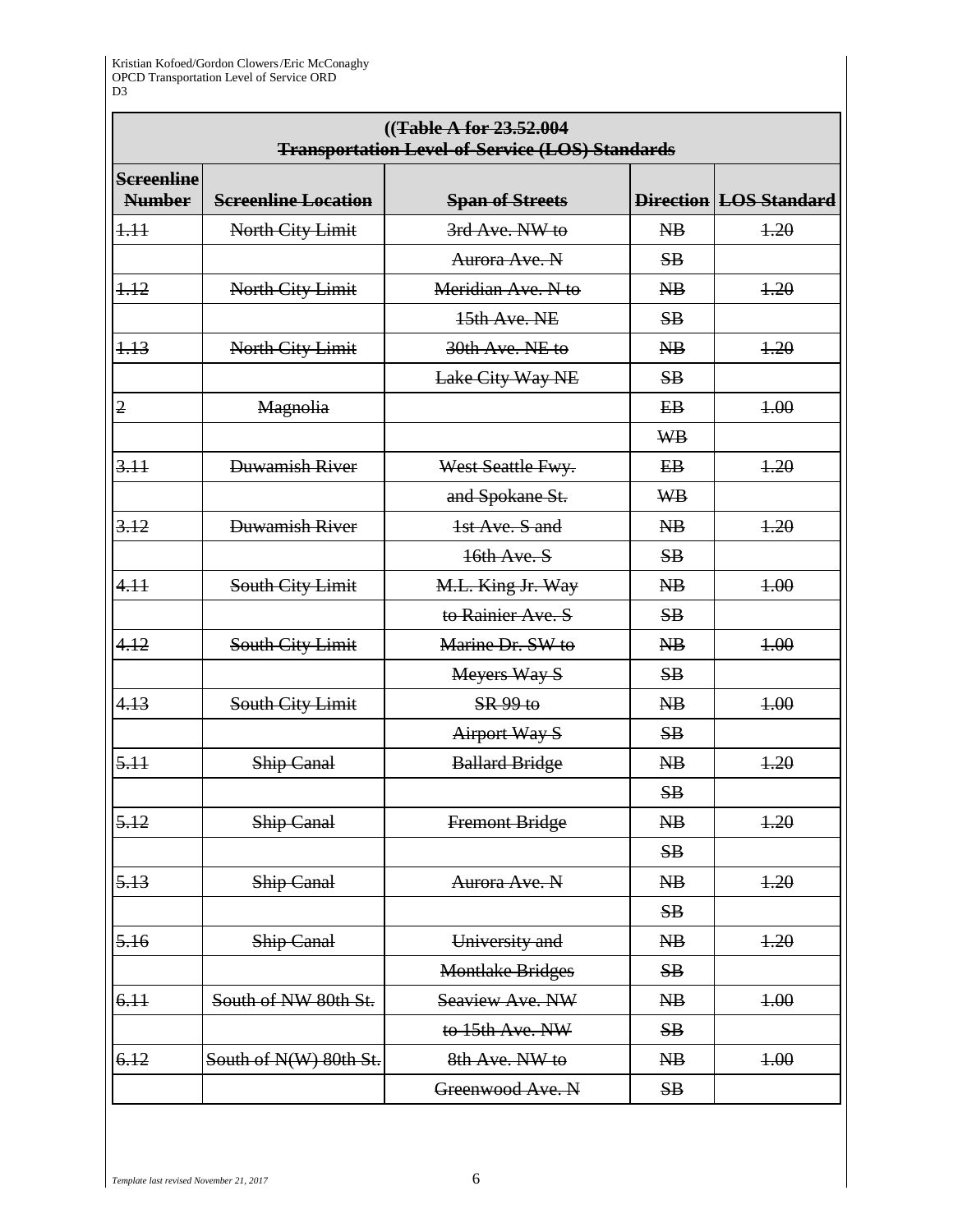## **((Table A for 23.52.004 Transportation Level-of-Service (LOS) Standards**

| <b>Screenline</b><br><b>Number</b> | <b>Screenline Location</b> | <b>Span of Streets</b>   |                          | <b>Direction LOS Standard</b> |
|------------------------------------|----------------------------|--------------------------|--------------------------|-------------------------------|
| 6.13                               | South of N(E) 80th St.     | Linden Ave. N to         | $\overline{AB}$          | 4.00                          |
|                                    |                            | 1st Ave. NE              | SB                       |                               |
| 6.14                               | South of NE 80th St.       | 5th Ave. NE to           | $\overline{\text{AB}}$   | 4.00                          |
|                                    |                            | 15th Ave. NE             | SB                       |                               |
| 6.15                               | South of NE 80th St.       | 20th Ave. NE to          | $\overline{\text{AB}}$   | 4.00                          |
|                                    |                            | <b>Sand Point Way NE</b> | SB                       |                               |
| 7.11                               | West of Aurora Ave.        | Fremont Pl. N to         | E <sub>B</sub>           | 4.00                          |
|                                    |                            | N 65th St.               | <b>WB</b>                |                               |
| 7.12                               | West of Aurora Ave.        | N 80th St. to            | $E_{\rm B}$              | 4.00                          |
|                                    |                            | N 145th St.              | <b>WB</b>                |                               |
| 8                                  | South of Lake Union        |                          | $E$ B                    | 4.20                          |
|                                    |                            |                          | <b>WB</b>                |                               |
| 9.11                               | South of Spokane St.       | Beach Dr. SW to          | $\overline{AB}$          | 4.00                          |
|                                    |                            | W Marginal Way SW        | SB                       |                               |
| 9.12                               | South of Spokane St.       | E Marginal Way S to      | $\overline{\text{AB}}$   | 4.00                          |
|                                    |                            | Airport Way S            | SB                       |                               |
| 9.13                               | South of Spokane St.       | 15th Ave. S to           | $\overline{\mathbf{AB}}$ | 4.00                          |
|                                    |                            | Rainier Ave. S           | SB                       |                               |
| 10.11                              | South of S Jackson St.     | Alaskan Way S to         | $\overline{AB}$          | 4.00                          |
|                                    |                            | 4th Ave. S               | SB                       |                               |
| 10.12                              | South of S Jackson St.     | $12th$ Ave. S to         | $\overline{AB}$          | 4.00                          |
|                                    |                            | Lakeside Ave. S          | SB                       |                               |
| 12.12                              | East of CBD                |                          | $E$ B                    | 1.20                          |
|                                    |                            |                          | <b>WB</b>                |                               |
| 13.11                              | East of 1-5                | NE Northgate Way to      | $E$ B                    | 4.00                          |
|                                    |                            | NE 145th St.             | <b>WB</b>                |                               |
| 13.12                              | East of 1-5                | NE 65th St. to           | $E$ B                    | 4.00                          |
|                                    |                            | NE 80th St.              | <b>WB</b>                |                               |
| 13.13                              | East of 1-5                | NE Pacific St. to        | $E$ B                    | 4.00                          |
|                                    |                            | NE Ravenna Blvd.         | W(B)                     |                               |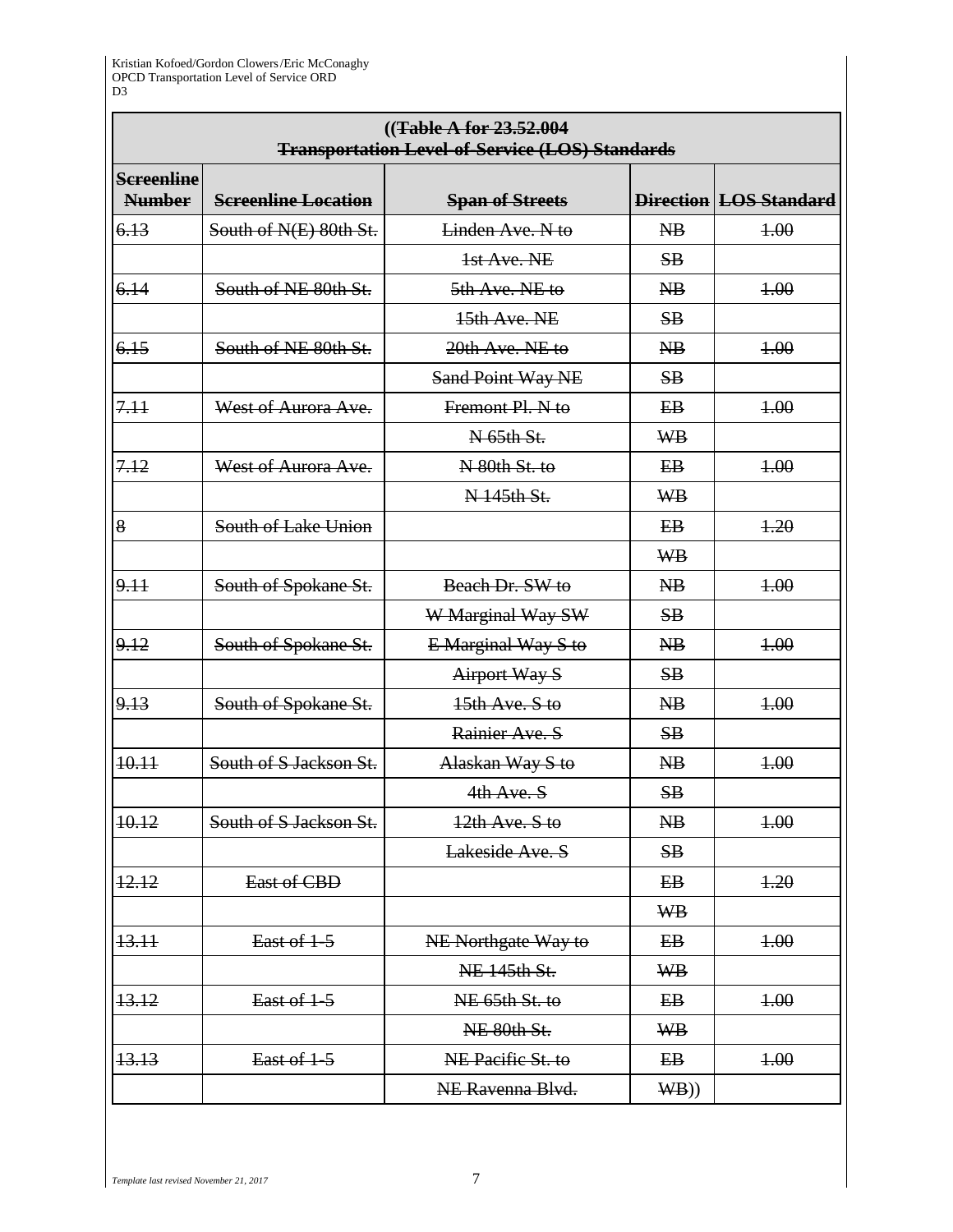| $\mathbf{1}$   | Requirements. Development above the thresholds in subsection 23.52.004.A shall<br><b>B.</b>         |
|----------------|-----------------------------------------------------------------------------------------------------|
| $\overline{2}$ | contribute toward achieving the SOV reduction targets identified on Map A for 23.52.004, either     |
| 3              | based on location of the development in an urban center, hub urban village, or within one-half      |
| $\overline{4}$ | mile's walking distance of a light rail station, or where these locational criteria are not met, by |
| 5              | selecting and implementing at least one mitigation measure from a list of measures identified in a  |
| 6              | Joint Directors' Rule adopted by the Directors of the Department of Construction and                |
| $\overline{7}$ | Inspections and the Department of Transportation.                                                   |
| 8              | Section 4. Section 23.52.008 of the Seattle Municipal Code, last amended by Ordinance               |
| 9              | 125291, is amended as follows:                                                                      |
| 10             | 23.52.008 ((Transportation impact mitigation)) Applicability of this Subchapter II                  |
| 11             | Applicability. The requirements of this ((Section 23.52.008)) Subchapter II apply<br>A.             |
| 12             | to proposed new development as described in Table A for 23.52.008. ((Proposed new                   |
| 13             | development)) Development located within an urban center that is subject to SEPA                    |
| 14             | environmental review per Chapter 25.05 is exempt from this Subchapter II of $((this))$ Chapter      |
| 15             | 23.52.                                                                                              |

| (( <del>Table A for 23.52.008</del><br>Development location and size ranges where the requirements of Section 23.52.008 apply         |                                                                                                                                                 |                             |  |  |
|---------------------------------------------------------------------------------------------------------------------------------------|-------------------------------------------------------------------------------------------------------------------------------------------------|-----------------------------|--|--|
| <b>Applicable zones, when located</b>                                                                                                 | <b>Applicable size ranges</b>                                                                                                                   |                             |  |  |
| within an Urban Center or<br>Urban Village containing a<br><b>Station Area Overlay District</b>                                       | <b>Amount of non-residential space</b><br>(square feet), when located in a<br>Number of<br>mixed-use development <sup>+</sup><br>dwelling units |                             |  |  |
| LR1                                                                                                                                   | 7 to 200                                                                                                                                        | 4,001 to 30,000             |  |  |
| LR2, LR3, NC1, NC2, NC3,<br>C <sub>1</sub> , C <sub>2</sub> , MR, HR, SM                                                              | $31$ to $200$                                                                                                                                   | 12,001 to 30,000            |  |  |
| Downtown zones                                                                                                                        | 81 to 250                                                                                                                                       | <del>12,001 to 30,000</del> |  |  |
| Footnote to Table A for 23.52.008<br><sup>+</sup> This size range applies to a development that contains at least one dwelling unit.) |                                                                                                                                                 |                             |  |  |

16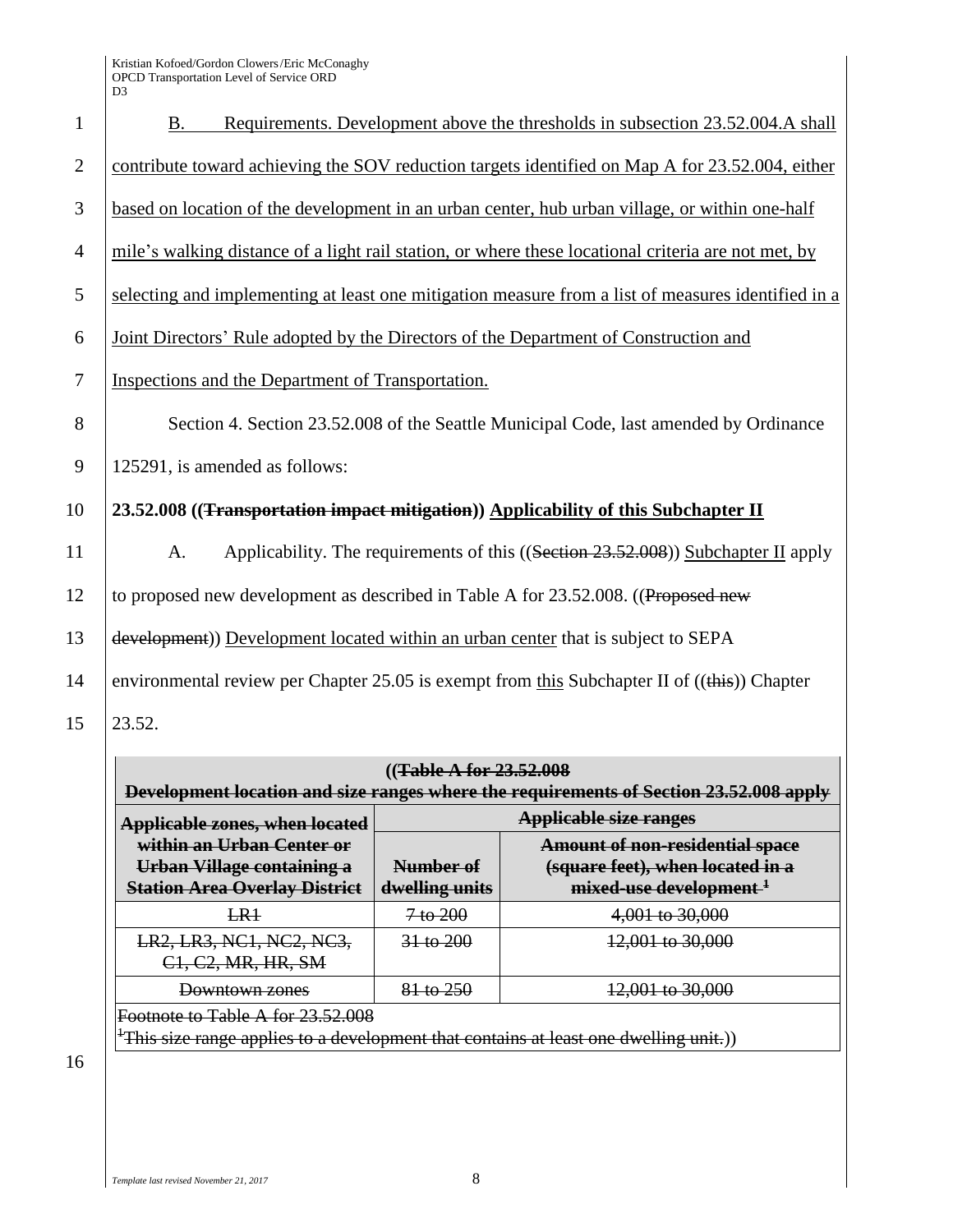|                                                                                                                                                                                                                        |                                                                                 | <b>Table A for 23.52.008</b>                | <b>Development Location and Thresholds</b>                                                                     |  |  |
|------------------------------------------------------------------------------------------------------------------------------------------------------------------------------------------------------------------------|---------------------------------------------------------------------------------|---------------------------------------------|----------------------------------------------------------------------------------------------------------------|--|--|
|                                                                                                                                                                                                                        | <b>Development location</b>                                                     | <b>Number of</b><br>dwelling units          | Gross square feet of non-residential uses <sup>1</sup><br>when located in a mixed-use development <sup>2</sup> |  |  |
|                                                                                                                                                                                                                        | Urban centers, other than the<br><b>Downtown Urban Center</b>                   | 31 to 200                                   | Greater than 12,000 up to 30,000                                                                               |  |  |
|                                                                                                                                                                                                                        | Downtown Urban Center                                                           | 81 to 250                                   | Greater than 12,000 up to 30,000                                                                               |  |  |
|                                                                                                                                                                                                                        | Outside urban centers                                                           | <b>NA</b>                                   | NA                                                                                                             |  |  |
| <b>NA:</b> Not applicable<br>Footnotes to Table A for 23.52.008:<br>Not including gross floor area dedicated to accessory parking.<br>$\frac{2}{2}$ The mixed-use development must contain at least one dwelling unit. |                                                                                 |                                             |                                                                                                                |  |  |
| <b>B.</b>                                                                                                                                                                                                              |                                                                                 |                                             | Impact analysis required. Applicants for proposed development shall ((prepare                                  |  |  |
|                                                                                                                                                                                                                        |                                                                                 |                                             | and)) submit with the development permit application an analysis of potential transportation                   |  |  |
|                                                                                                                                                                                                                        |                                                                                 |                                             |                                                                                                                |  |  |
| impacts that may result from the proposed development, including but not limited to impacts on                                                                                                                         |                                                                                 |                                             |                                                                                                                |  |  |
| the roadway system, transit system, and bicycle and pedestrian networks. ((For development                                                                                                                             |                                                                                 |                                             |                                                                                                                |  |  |
| containing more than 50 dwelling units or 12,000 square feet of non-residential floor area or                                                                                                                          |                                                                                 |                                             |                                                                                                                |  |  |
| both, the)) The transportation impact analysis must contain the following: ((information and                                                                                                                           |                                                                                 |                                             |                                                                                                                |  |  |
| analysis:))                                                                                                                                                                                                            |                                                                                 |                                             |                                                                                                                |  |  |
| 1.<br>Number of additional daily and peak hour vehicular trips;                                                                                                                                                        |                                                                                 |                                             |                                                                                                                |  |  |
|                                                                                                                                                                                                                        | 2.<br>Likely distribution of project traffic and effects on traffic operations; |                                             |                                                                                                                |  |  |
|                                                                                                                                                                                                                        | 3.                                                                              | Availability and expected usage of transit; |                                                                                                                |  |  |
|                                                                                                                                                                                                                        | 4.                                                                              |                                             | Existing vehicular, pedestrian, and bicycle conditions, including access                                       |  |  |
|                                                                                                                                                                                                                        | and connections to transit and bicycle facilities; and                          |                                             |                                                                                                                |  |  |
|                                                                                                                                                                                                                        | 5.                                                                              | ((Aecident)) Collision history.             |                                                                                                                |  |  |
|                                                                                                                                                                                                                        |                                                                                 |                                             | ((For all other development the Director shall determine the scope and level of detail of                      |  |  |
|                                                                                                                                                                                                                        |                                                                                 |                                             | analysis based on the probable impacts and/or scale of the proposed development. The analysis                  |  |  |
| may include the elements identified above or other elements as determined by the Director.)                                                                                                                            |                                                                                 |                                             |                                                                                                                |  |  |
|                                                                                                                                                                                                                        |                                                                                 |                                             |                                                                                                                |  |  |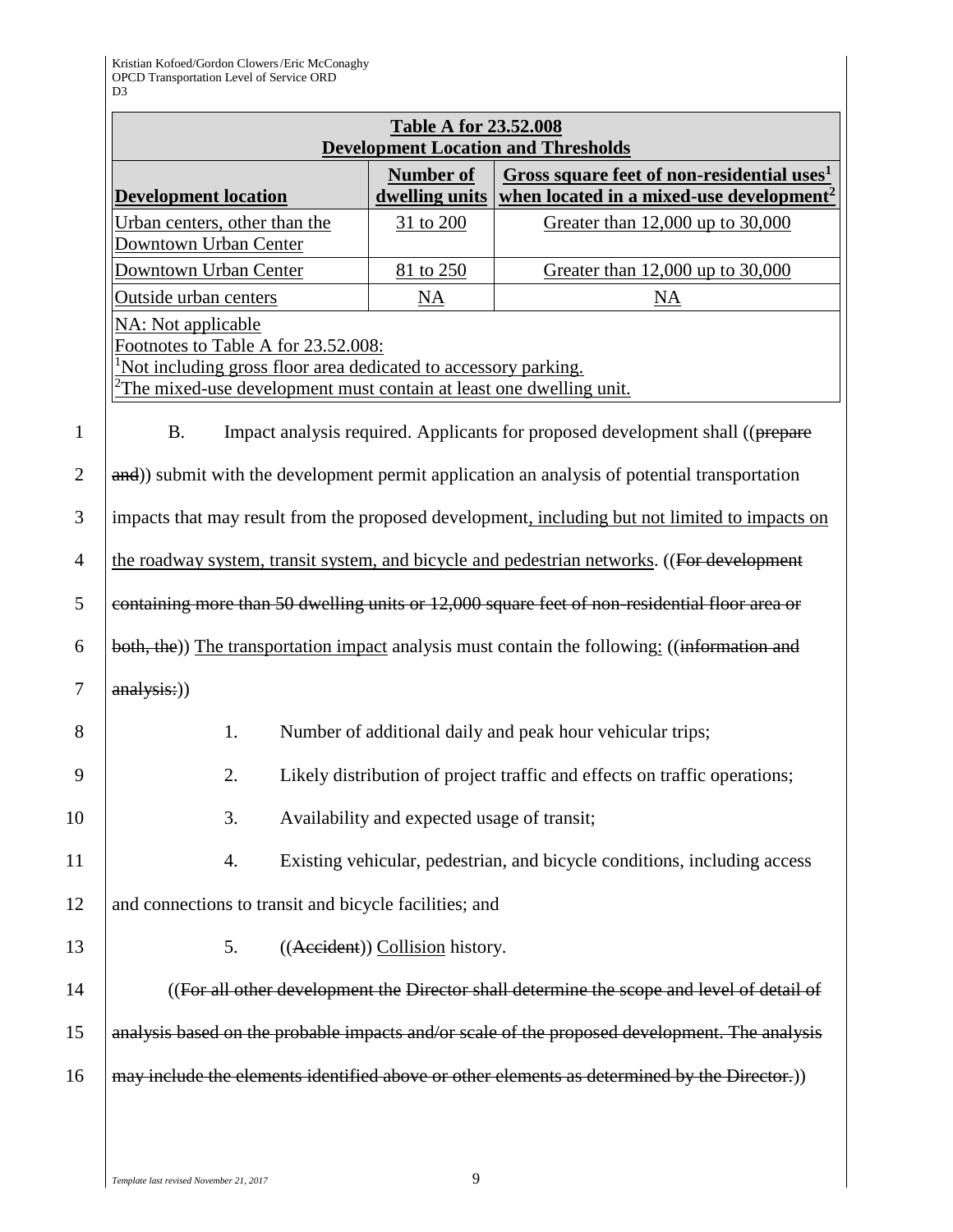| $\mathbf{1}$   | C.                                                                                       |    |                | Impact mitigation. Based upon the results of the transportation impact analysis.                     |
|----------------|------------------------------------------------------------------------------------------|----|----------------|------------------------------------------------------------------------------------------------------|
| $\overline{2}$ | the Director may condition permit approval, as a Type I decision, to mitigate or prevent |    |                |                                                                                                      |
| 3              | transportation impacts.                                                                  |    |                |                                                                                                      |
| $\overline{4}$ |                                                                                          | 1. |                | Except as provided by subsection 23.52.008.C.2, required mitigation may                              |
| 5              | include, but is not limited to:                                                          |    |                |                                                                                                      |
| 6              |                                                                                          |    | a.             | ((changes)) Changes in access;                                                                       |
| 7              |                                                                                          |    | b.             | ((changes)) Changes in the location, number, and size of curb cuts                                   |
| 8              | and driveways;                                                                           |    |                |                                                                                                      |
| 9              |                                                                                          |    | $\mathbf{c}$ . | ((provision)) Provision of transit incentives, including transit pass                                |
| 10             | subsidies;                                                                               |    |                |                                                                                                      |
| 11             |                                                                                          |    | d.             | ((bicycle)) Bicycle parking, and shower facilities for bicycle                                       |
| 12             | commuters;                                                                               |    |                |                                                                                                      |
| 13             |                                                                                          |    | e.             | $((\text{signage}))$ Signage, including wayfinding;                                                  |
| 14             |                                                                                          |    | f.             | ((improvements)) Improvements to vehicular, pedestrian, and                                          |
| 15             |                                                                                          |    |                | bicycle ((traffie)) facilities or operations including signalization, turn channelization, right-of- |
| 16             |                                                                                          |    |                | way dedication, street widening, pedestrian and bicycle facilities improvements, and lighting;       |
| 17             |                                                                                          |    | g.             | ((transportation)) Transportation management plans;                                                  |
| 18             |                                                                                          |    | h.             | ((parking)) Parking management strategies including, but not                                         |
| 19             |                                                                                          |    |                | limited to, unbundling parking from building-space leases, reserved parking spaces for vanpools,     |
| 20             |                                                                                          |    |                | and reduction in the amount of parking to be provided; and                                           |
| 21             |                                                                                          |    | i.             | ((participation) Participation in a transportation mitigation                                        |
| 22             |                                                                                          |    |                | payment program or transportation management association, where available.                           |
|                |                                                                                          |    |                |                                                                                                      |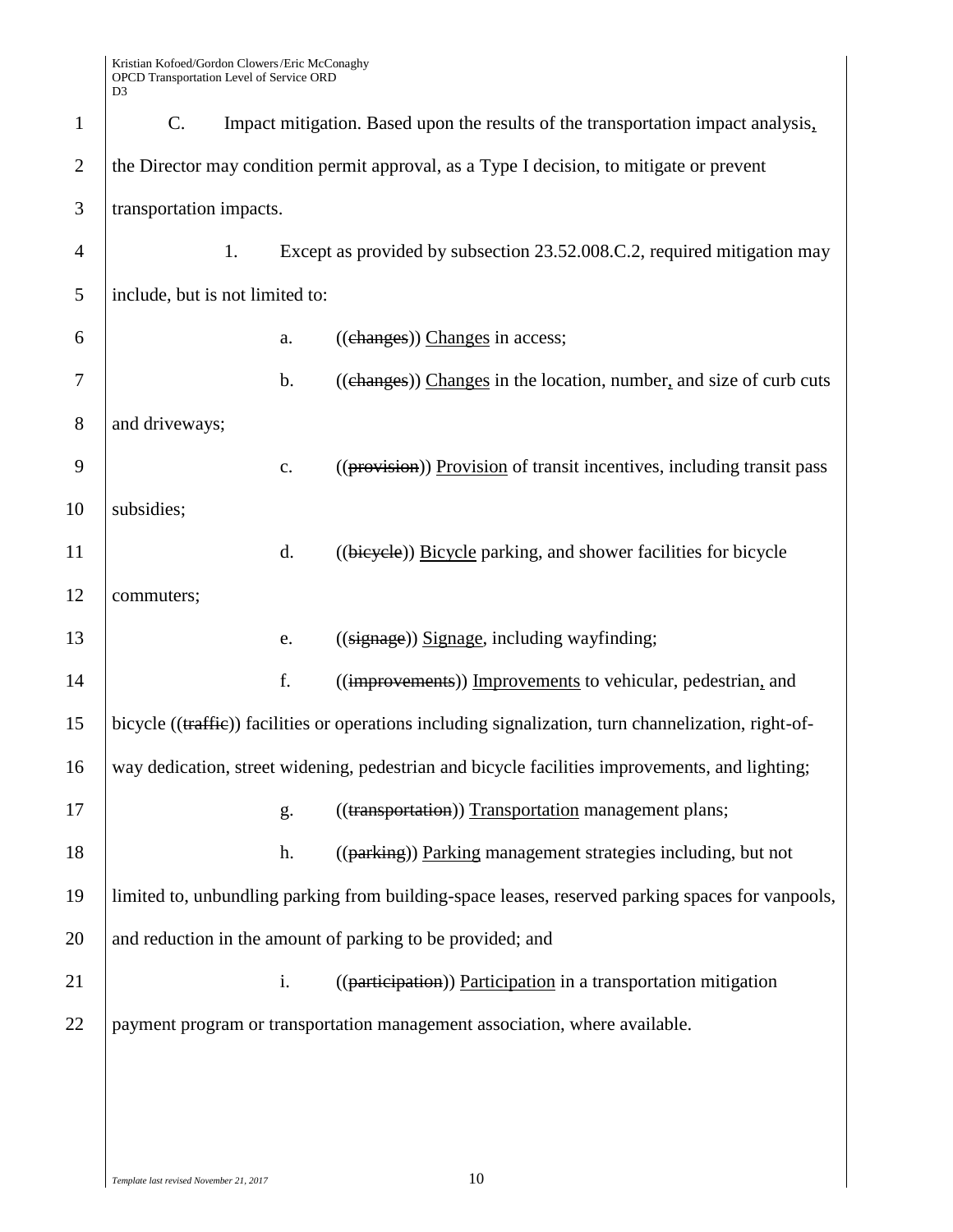| $\mathbf{1}$   | 2.                                                                                |                | Mitigation that may be required for residential projects in downtown zones |  |  |
|----------------|-----------------------------------------------------------------------------------|----------------|----------------------------------------------------------------------------|--|--|
| $\overline{2}$ | or the residential portion of mixed-use projects in downtown zones is limited to: |                |                                                                            |  |  |
| 3              |                                                                                   | a.             | $((\text{signage}))$ Signage, including wayfinding;                        |  |  |
| 4              |                                                                                   | b.             | ((provision) Provision of information on transit and ride-sharing          |  |  |
| 5              | programs;                                                                         |                |                                                                            |  |  |
| 6              |                                                                                   | $\mathbf{C}$ . | $((bieyele))$ Bicycle parking; and                                         |  |  |
| 7              |                                                                                   | d.             | ((transportation)) Transportation management plans.                        |  |  |
|                |                                                                                   |                |                                                                            |  |  |